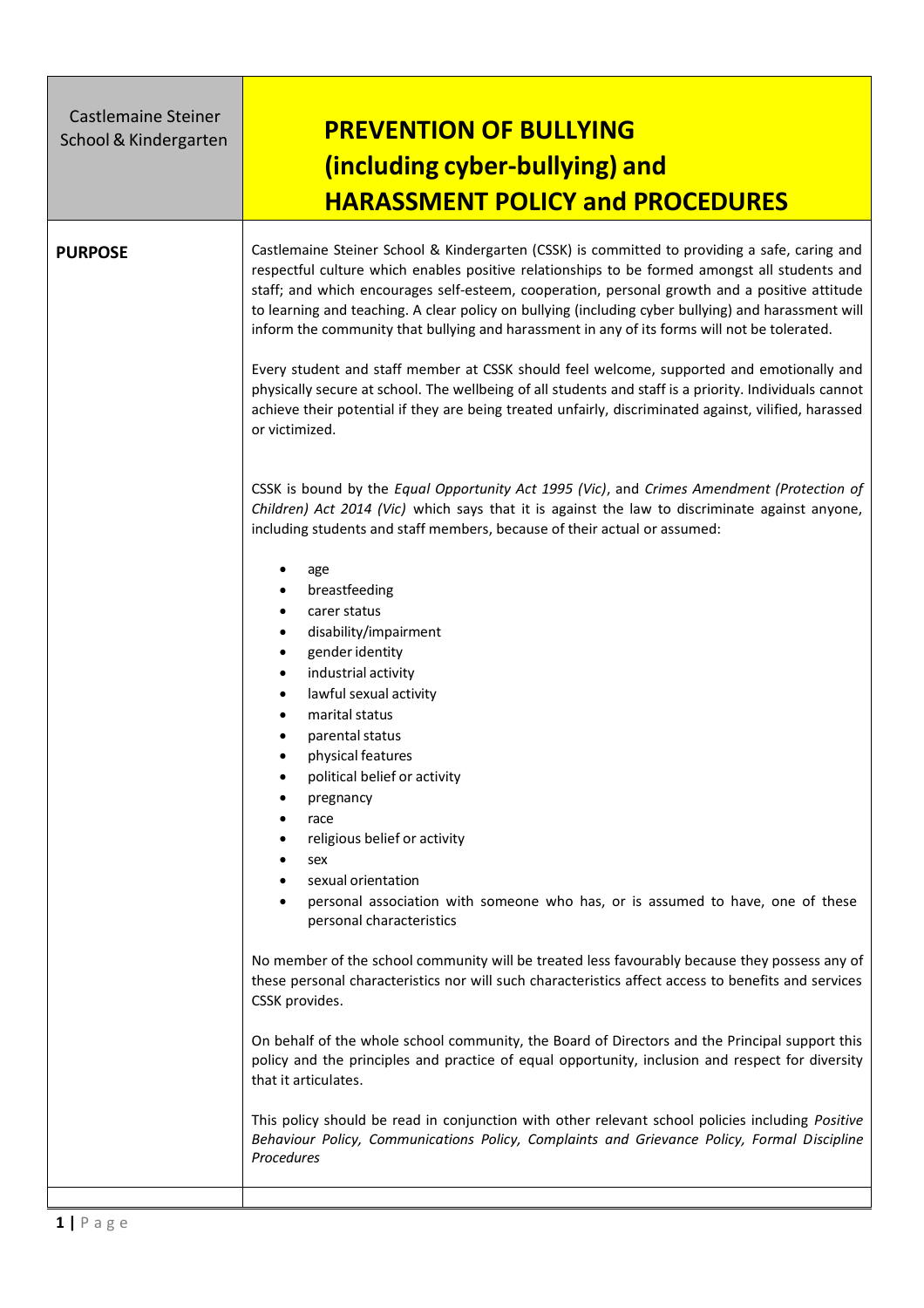| <b>AIMS</b>       | To reinforce within the school community that no form of bullying is acceptable.<br>That everyone within the school community is alerted to signs and evidence of bullying<br>and has a responsibility to report it to staff whether as observer or victim.<br>To ensure that all reported incidents of bullying are followed up and that support is<br>$\bullet$<br>given to all parties.<br>To seek parental and peer-group support and co-operation at all times.                                                                                                                                                                                                                                                                                                                                                                                                                                                                                                                                                                                                                                                                                                                                                                                                                                                                                                                                                                                                                                                                                                                                                                                                                                                                                                                                                                                                                                                                                                                                                                                                                                                                                                                                                                                                                                                                                                                                                                                       |
|-------------------|------------------------------------------------------------------------------------------------------------------------------------------------------------------------------------------------------------------------------------------------------------------------------------------------------------------------------------------------------------------------------------------------------------------------------------------------------------------------------------------------------------------------------------------------------------------------------------------------------------------------------------------------------------------------------------------------------------------------------------------------------------------------------------------------------------------------------------------------------------------------------------------------------------------------------------------------------------------------------------------------------------------------------------------------------------------------------------------------------------------------------------------------------------------------------------------------------------------------------------------------------------------------------------------------------------------------------------------------------------------------------------------------------------------------------------------------------------------------------------------------------------------------------------------------------------------------------------------------------------------------------------------------------------------------------------------------------------------------------------------------------------------------------------------------------------------------------------------------------------------------------------------------------------------------------------------------------------------------------------------------------------------------------------------------------------------------------------------------------------------------------------------------------------------------------------------------------------------------------------------------------------------------------------------------------------------------------------------------------------------------------------------------------------------------------------------------------------|
| <b>DEFINITION</b> | Bullying is repeated oppression, physical or psychological, of a less powerful person by a more<br>powerful person or group.<br>Bullying is a pattern of behaviour by one person or a group of people towards another that is<br>designed to hurt, injure, embarrass, upset, or discomfort that person. It can include:<br>Physical aggression;<br>The use of put-down comments or insults;<br>٠<br>Name-calling;<br>$\bullet$<br>Damage to the person's property;<br>$\bullet$<br>Deliberate exclusion from activities;<br>$\bullet$<br>The setting-up of humiliating experiences.<br>$\bullet$<br>Bullying behaviour has these key features:<br>It is deliberate;<br>$\bullet$<br>It causes distress;<br>٠<br>It is usually repeated;<br>$\bullet$<br>It is unreasonable and unjustifiable;<br>$\bullet$<br>It is directed at a specific person or group;<br>$\bullet$<br>There is an imbalance of power between the bully and the target of the bullying.<br>There are four broad categories of bullying:<br>1. Direct physical bullying - e.g. hitting, tripping, and pushing or damaging property.<br>Direct verbal bullying - e.g. name calling, insults, homophobic or racist remarks, verbal<br>2.<br>abuse.<br>Indirect bullying - this form of bullying is harder to recognise and often carried out<br>3.<br>behind the bullied student's back. It is designed to harm someone's social reputation<br>and/or cause humiliation. Indirect bullying includes:<br>lying and spreading rumours<br>$\bullet$<br>playing nasty jokes to embarrass and humiliate<br>mimicking<br>٠<br>encouraging others to socially exclude someone<br>٠<br>damaging someone's social reputation and social acceptance<br>cyber-bullying, which involves the use of electronic means to humiliate and<br>٠<br>distress<br>Cyber-bullying consists of covert, psychological bullying, conveyed through the<br>4.<br>electronic mediums such as mobile phones, websites, on-line chat rooms, 'MUD'<br>rooms (multi-user domains where individuals take on different characters). It is verbal<br>(over the telephone or mobile phone), or written (flaming, threats, racial, sexual or<br>homophobic harassment) using the various mediums available. Refer to Appendix A-<br>Social Networking and Cyber-Safety of this Policy<br>Harassment is any verbal, physical or sexual conduct (including gestures) which is uninvited,<br>unwelcome or offensive to a person. |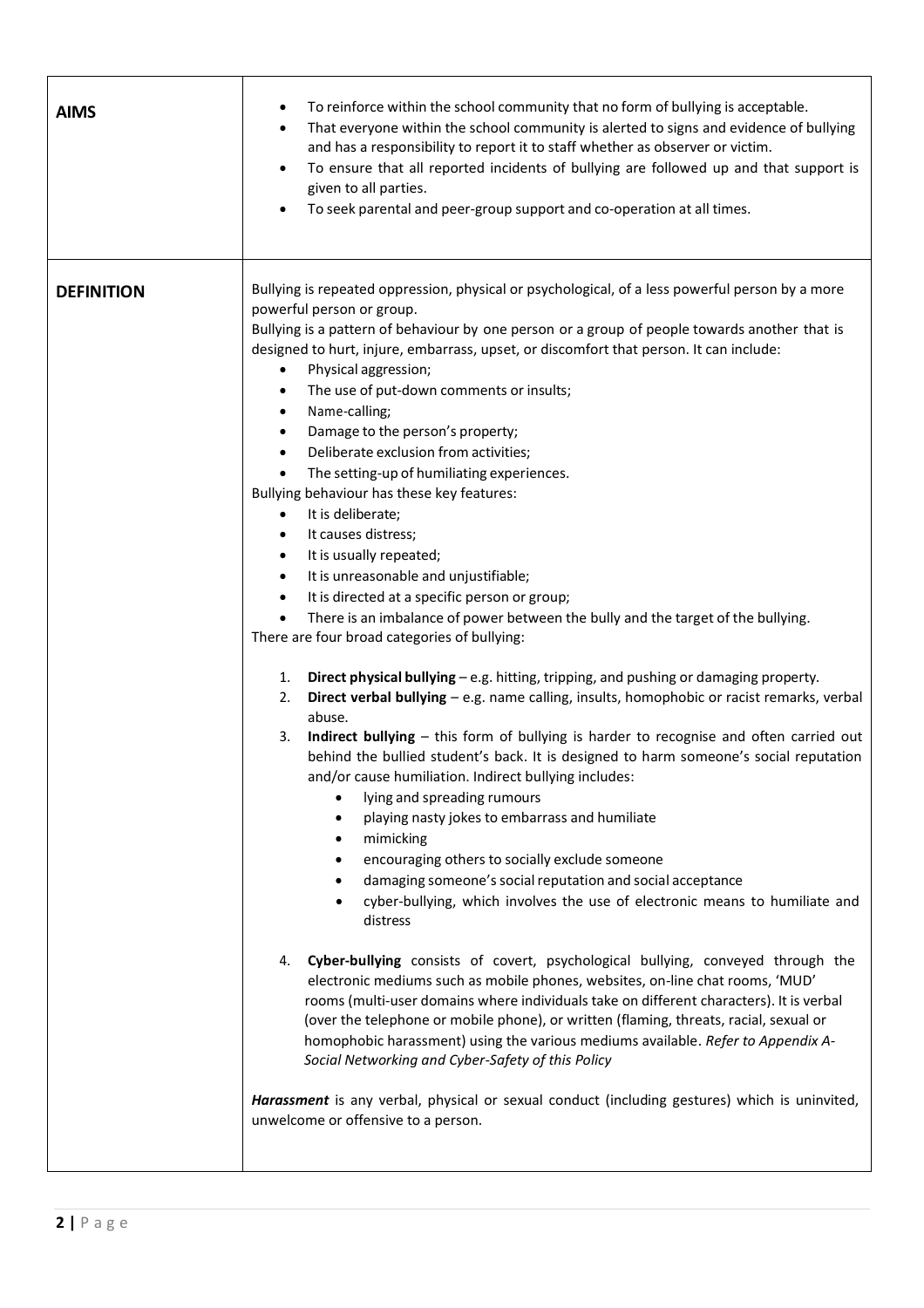| The staff at CSSK are working together to create a practical approach to conflict management<br>using the philosophy and practices of Restorative Justice. We believe this approach fosters a safe<br>environment for all students and staff.                                                                                                                                                                                                                                                                                                                                                                                                                                                                                                                                                                                    |
|----------------------------------------------------------------------------------------------------------------------------------------------------------------------------------------------------------------------------------------------------------------------------------------------------------------------------------------------------------------------------------------------------------------------------------------------------------------------------------------------------------------------------------------------------------------------------------------------------------------------------------------------------------------------------------------------------------------------------------------------------------------------------------------------------------------------------------|
| Restorative Justice processes promote repairing harm done to relationships and people over and<br>above the need for blaming and dispensing punishment. Aspects of the process include:                                                                                                                                                                                                                                                                                                                                                                                                                                                                                                                                                                                                                                          |
| Facilitating dialogue between all those affected by the wrongdoing or conflict<br>٠<br>Encouraging those responsible for the harm to become accountable for their actions<br>$\bullet$<br>and responsible for putting right the wrong<br>Ensuring that all those involved or affected are given the opportunity to share their<br>$\bullet$<br>story, their feelings and their needs<br>Involving everyone affected in finding mutually acceptable ways forward<br>$\bullet$<br>Repairing the harm caused by any behaviour that has a negative impact on others<br>$\bullet$<br>Repairing, or at times building, relationships between those affected The values<br>$\bullet$<br>embedded in Restorative Justice processes create an ethos of respect, inclusion,<br>accountability and responsibility.<br>These values include: |
| fostering impartiality<br>being non-judgemental<br>$\bullet$<br>collaboration<br>$\bullet$<br>empowerment<br>$\bullet$<br>emotional articulacy<br>$\bullet$<br>valuing others<br>$\bullet$<br>integrity<br>$\bullet$<br>honesty<br>openness<br>trust<br>tolerance                                                                                                                                                                                                                                                                                                                                                                                                                                                                                                                                                                |
| The skills involved in Restorative Justice include:<br>active listening<br>٠<br>facilitating dialogue<br>٠<br>empowering others to take ownership of problems<br>emotional articulacy<br>٠<br>empathy<br>open-mindedness<br>conflict management skills                                                                                                                                                                                                                                                                                                                                                                                                                                                                                                                                                                           |
|                                                                                                                                                                                                                                                                                                                                                                                                                                                                                                                                                                                                                                                                                                                                                                                                                                  |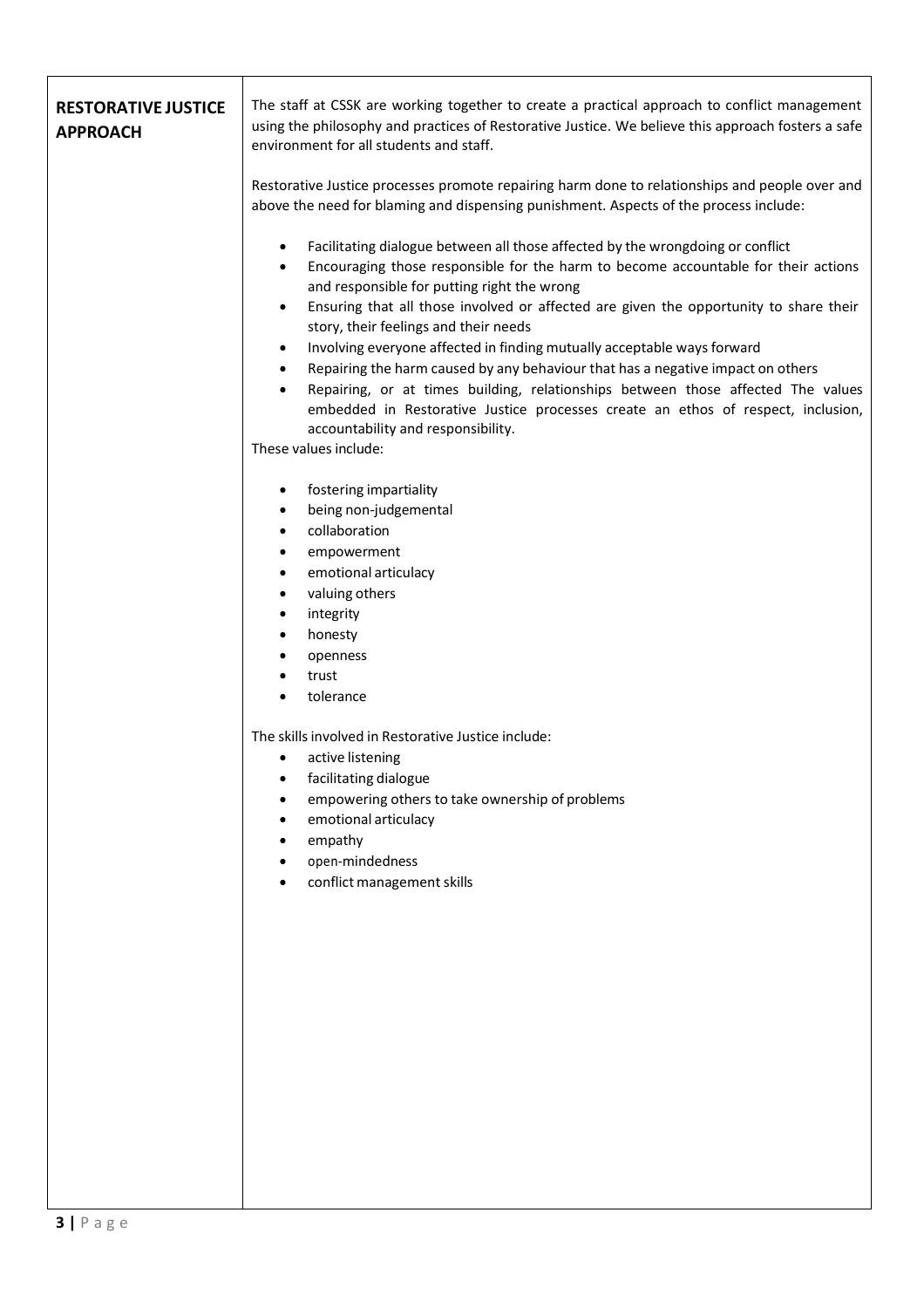| <b>POLICY</b>     | Our school will actively promote a positive and welcoming personal environment for all<br>members of the school community. When people are bullied or harassed some effects might be<br>anger, embarrassment, fear and humiliation, loss of self-confidence and reduced function and<br>potential. Bullying and harassment will be addressed, individual differences will be respected<br>and students and staff will be enabled and supported in their pursuit of learning and teaching.<br>Any member of the school community who raises an issue of discrimination, harassment,<br>bullying or vilification in good faith will not be victimised or otherwise unfairly treated or<br>disadvantaged. All complaints of victimisation will be taken seriously, investigated and acted<br>upon as quickly as possible.<br>A school-wide approach will be taken to deal with bullying (including cyber bullying) and<br>harassment in a consistent and systematic way.<br>All new students and staff will be informed of the anti-harassment and bullying policy and<br>practices at the commencement of their time at the school.<br>All complaints of harassment will be heard in confidence and taken seriously.<br>Our school will organise preventative curriculum programs that promote resilience, life and<br>social skills, assertiveness, conflict resolution and problem solving. We use the Rock and Water<br>program throughout our school to develop these skills and attributes in our students.<br>Staff programs will occur periodically to keep staff informed of current issues/strategies for<br>dealing with these issues.<br>There will be disciplinary consequences, covering a range of strategies, for those in breach of |
|-------------------|---------------------------------------------------------------------------------------------------------------------------------------------------------------------------------------------------------------------------------------------------------------------------------------------------------------------------------------------------------------------------------------------------------------------------------------------------------------------------------------------------------------------------------------------------------------------------------------------------------------------------------------------------------------------------------------------------------------------------------------------------------------------------------------------------------------------------------------------------------------------------------------------------------------------------------------------------------------------------------------------------------------------------------------------------------------------------------------------------------------------------------------------------------------------------------------------------------------------------------------------------------------------------------------------------------------------------------------------------------------------------------------------------------------------------------------------------------------------------------------------------------------------------------------------------------------------------------------------------------------------------------------------------------------------------------------------------------------------------------------------------|
|                   | this policy.                                                                                                                                                                                                                                                                                                                                                                                                                                                                                                                                                                                                                                                                                                                                                                                                                                                                                                                                                                                                                                                                                                                                                                                                                                                                                                                                                                                                                                                                                                                                                                                                                                                                                                                                      |
| <b>PROCEDURES</b> | <b>Reporting</b>                                                                                                                                                                                                                                                                                                                                                                                                                                                                                                                                                                                                                                                                                                                                                                                                                                                                                                                                                                                                                                                                                                                                                                                                                                                                                                                                                                                                                                                                                                                                                                                                                                                                                                                                  |
|                   | Actions for Children if they are being bullied or harassed?<br>Children are actively encouraged to be assertive and tell the other person to desist with<br>their behaviour or language if it is offensive or a trespass on their right to a safe and<br>productive working environment.<br>If this is unsuccessful and the undesired behaviour continues the child is encouraged to<br>$\bullet$<br>seek the help of:<br>The teacher on duty if it is playtime<br>1.<br>Their class teacher<br>2.<br>3. Any other trusted teacher<br>The Principal<br>4.<br>Their parent<br>5.<br>This is so we can help children learn to be successful in their social interactions and the<br>strategy is promoted in this way rather than with an attitude of dobbing.<br>the school will take concerns seriously - all complaints will be treated confidentially<br>What to do if you see another student being bullied or harassed<br>If you feel able, tell the person to stop the bullying or harassment, then report the<br>incident to a teacher<br>If you do not feel able to intervene, report the incident immediately to a teacher<br>٠<br>The school will take concerns seriously - all complaints will be treated confidentially                                                                                                                                                                                                                                                                                                                                                                                                                                                                                                                 |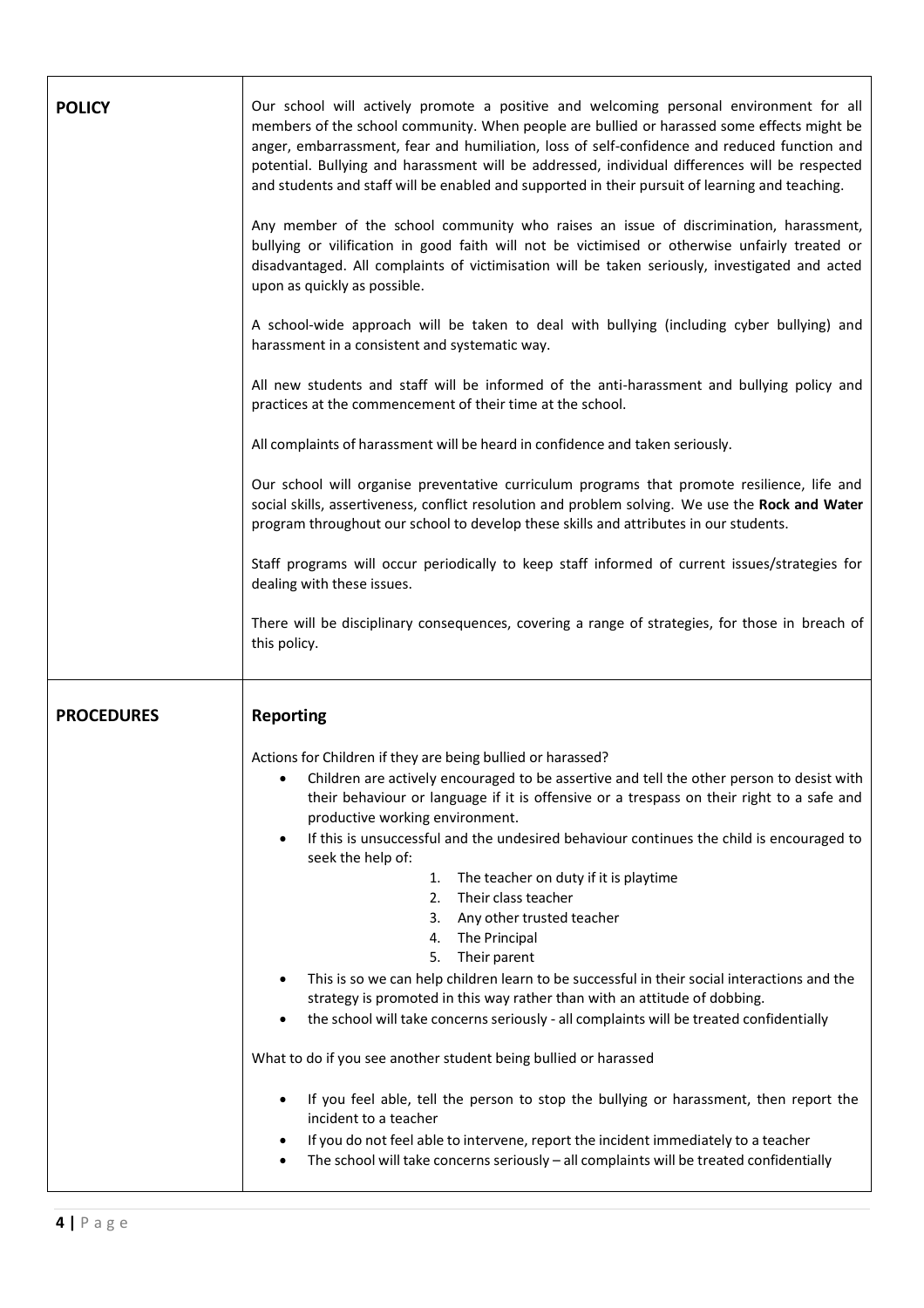| What to do if your child reports incident/s of bullying or harassment to you, either about<br>themself or another child                                                                                                                                                                                                                                                                                                                                                                                                                                                                                                                                                                                                                     |
|---------------------------------------------------------------------------------------------------------------------------------------------------------------------------------------------------------------------------------------------------------------------------------------------------------------------------------------------------------------------------------------------------------------------------------------------------------------------------------------------------------------------------------------------------------------------------------------------------------------------------------------------------------------------------------------------------------------------------------------------|
| Reassure your child<br>٠<br>Report the allegation immediately to the Class Teacher<br>$\bullet$<br>The school will take concerns seriously $-$ all complaints will be treated confidentially<br>٠<br>Staff procedure to respond to a report or allegation of bullying or harassment                                                                                                                                                                                                                                                                                                                                                                                                                                                         |
|                                                                                                                                                                                                                                                                                                                                                                                                                                                                                                                                                                                                                                                                                                                                             |
| An Incident Report must be made to the Principal of any allegation or incidence of bullying,<br>regardless of the source of the report.                                                                                                                                                                                                                                                                                                                                                                                                                                                                                                                                                                                                     |
| The Principal will enter any report of bullying or harassment in the Incident Register                                                                                                                                                                                                                                                                                                                                                                                                                                                                                                                                                                                                                                                      |
| Level 1<br>If the bullying or harassment incident is minor or first time occurrence, teachers may elect to use<br>one or more anti-bullying practices:                                                                                                                                                                                                                                                                                                                                                                                                                                                                                                                                                                                      |
| stopping the bullying/re-statement of rules and consequences<br>٠<br>restorative questioning<br>$\bullet$                                                                                                                                                                                                                                                                                                                                                                                                                                                                                                                                                                                                                                   |
| think time detention (recess, lunch-time)<br>٠                                                                                                                                                                                                                                                                                                                                                                                                                                                                                                                                                                                                                                                                                              |
| private conference<br>٠<br>Provide opportunities for redemptive actions from the children<br>٠                                                                                                                                                                                                                                                                                                                                                                                                                                                                                                                                                                                                                                              |
| Level 2<br>If the bullying or harassment continues, or in instances of severe bullying or harassing, a referral<br>should be made to the Principal. Here, the Principal must:                                                                                                                                                                                                                                                                                                                                                                                                                                                                                                                                                               |
| Meet with Teachers, Learning Support Staff, Parents and if appropriate the child to<br>develop an Individual Learning Plan.<br>Inform the student of the 'zero tolerance' policy related to bullying.<br>$\bullet$<br>provide discussion/mentoring of different social and emotional learning competencies<br>٠<br>including structured learning activities<br>conduct a restorative conference separately with the children involved.<br>Provide opportunities for redemptive actions from the children<br>keep written records of any meeting/s<br>contact the parents of both children to inform them of incident/s and the School's<br>$\bullet$<br>response                                                                            |
| Level 3<br>For 'at risk' students whose bullying or harassing behaviour is severe and for other 'at risk'<br>students whose bullying or harassing and other aggressive behaviour is resistant to change:<br>an individual plan will be further reviewed by the Student Support Group in<br>$\bullet$<br>consultation with student (if age appropriate), parents/carers and teachers.<br>Consider instituting a period of suspension in accordance with the school's Formal<br>$\bullet$<br><b>Disciplinary Procedures.</b><br>Consider connecting the student to positive people, programs and actions in the<br>٠<br>community, school and home as well as develop the student's inner social and<br>emotional strengths (skills, values). |
| Level 4<br>Students whose severe bullying or harassing behaviour resists school efforts and represents a<br>significant threat to the safety and well-being will be:<br>Consider instituting a period of suspension in accordance with the school's Formal<br>$\bullet$                                                                                                                                                                                                                                                                                                                                                                                                                                                                     |

*Disciplinary Procedures* with the goal of outside agency evaluation. The Principal will need to be familiar with those community agencies and organisations that can offer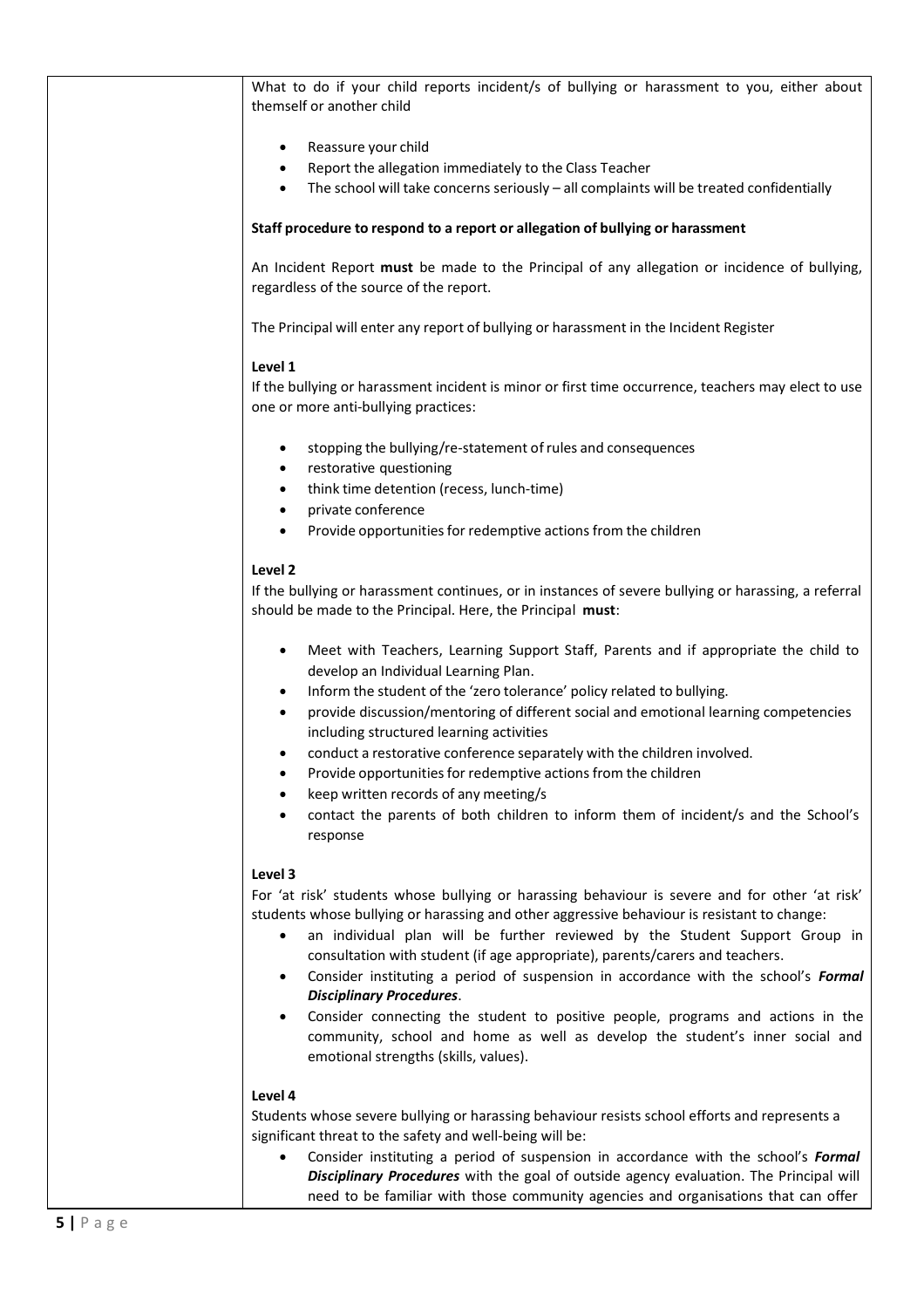|                       | more intensive services to the student and student's family.                                                                                                                                                                                                                                                                                                                                                                                                                                                                                                                                                                                                                                                                                                                                                                                                                                                                                                                                                                                                                                                                                                                                                                                                                                                                                                                                                                                                                                                                                                                                                           |
|-----------------------|------------------------------------------------------------------------------------------------------------------------------------------------------------------------------------------------------------------------------------------------------------------------------------------------------------------------------------------------------------------------------------------------------------------------------------------------------------------------------------------------------------------------------------------------------------------------------------------------------------------------------------------------------------------------------------------------------------------------------------------------------------------------------------------------------------------------------------------------------------------------------------------------------------------------------------------------------------------------------------------------------------------------------------------------------------------------------------------------------------------------------------------------------------------------------------------------------------------------------------------------------------------------------------------------------------------------------------------------------------------------------------------------------------------------------------------------------------------------------------------------------------------------------------------------------------------------------------------------------------------------|
|                       | Note: The school may choose, if bullying or harassment persists or the initial incident is of such<br>magnitude, that parents/carers will be contacted and consequences implemented consistent<br>with the school's Formal Disciplinary Procedures.<br>Refer to CSSK Positive Behaviour Policy, Appendix C Student Behaviour and Discipline<br>Procedure,                                                                                                                                                                                                                                                                                                                                                                                                                                                                                                                                                                                                                                                                                                                                                                                                                                                                                                                                                                                                                                                                                                                                                                                                                                                              |
| <b>FURTHER ACTION</b> | If any person is dissatisfied with the response of the school to an allegation of bullying or<br>harassment, CSSK encourages the lodging of a complaint as detailed in the Complaints and<br>Grievance Policy.                                                                                                                                                                                                                                                                                                                                                                                                                                                                                                                                                                                                                                                                                                                                                                                                                                                                                                                                                                                                                                                                                                                                                                                                                                                                                                                                                                                                         |
|                       | CSSK encourages all members of the school community to attempt to resolve complaints and<br>concerns through the school if possible. It is also your right to seek help from outside the<br>school. For example, you can contact the Victorian Equal Opportunity and Human Rights<br>Commission (VEOHRC) for information or advice, or to make a complaint.                                                                                                                                                                                                                                                                                                                                                                                                                                                                                                                                                                                                                                                                                                                                                                                                                                                                                                                                                                                                                                                                                                                                                                                                                                                            |
|                       | To contact the Victorian Equal Opportunity and Human Rights Commission (VEOHRC) call 1800<br>134 142                                                                                                                                                                                                                                                                                                                                                                                                                                                                                                                                                                                                                                                                                                                                                                                                                                                                                                                                                                                                                                                                                                                                                                                                                                                                                                                                                                                                                                                                                                                   |
| <b>RESOURCES</b>      | Cybersmart - Cybersmart provides activities, resources and practical advice to help young kids,<br>kids, teens and parents safely enjoy the online world.<br>http://www.cybersmart.gov.au/<br>Kids Help Line - Kids Help Line is Australia's only free, confidential and anonymous, 24 hour<br>telephone and online counselling service specifically for young people aged between 5 and<br>18. The 24 hour, toll free telephone number is 1800 55 1800.<br>www.kidshelp.com.au<br>Mindmatters - Mindmatters is a program to support Australian secondary schools in promoting<br>and protecting the social and emotional wellbeing of members of school communities.<br>http://online.curriculum.edu.au/mindmatters/index.htm<br>Racism. No Way! - Racism. No Way! is designed to assist school communities develop an<br>understanding of the nature of racism. It provides practical information and strategies to help<br>address racism in the learning environment.<br>www.racismnoway.com.au<br>Reach Out! - Reach Out! is a web-based service that assists young people to help themselves<br>through tough times. The aim of the service is to create opportunities for young people to help<br>themselves and to help others.<br>www.reachout.com.au<br>Bully Stoppers - Bully Stoppers supports students, parents, teachers and principals in working<br>together to make sure schools are safe and supportive places, where everyone is empowered to<br>help reduce the incidence of bullying in all Victorian schools.<br>http://www.education.vic.gov.au/about/programs/bullystoppers/Pages/default.aspx |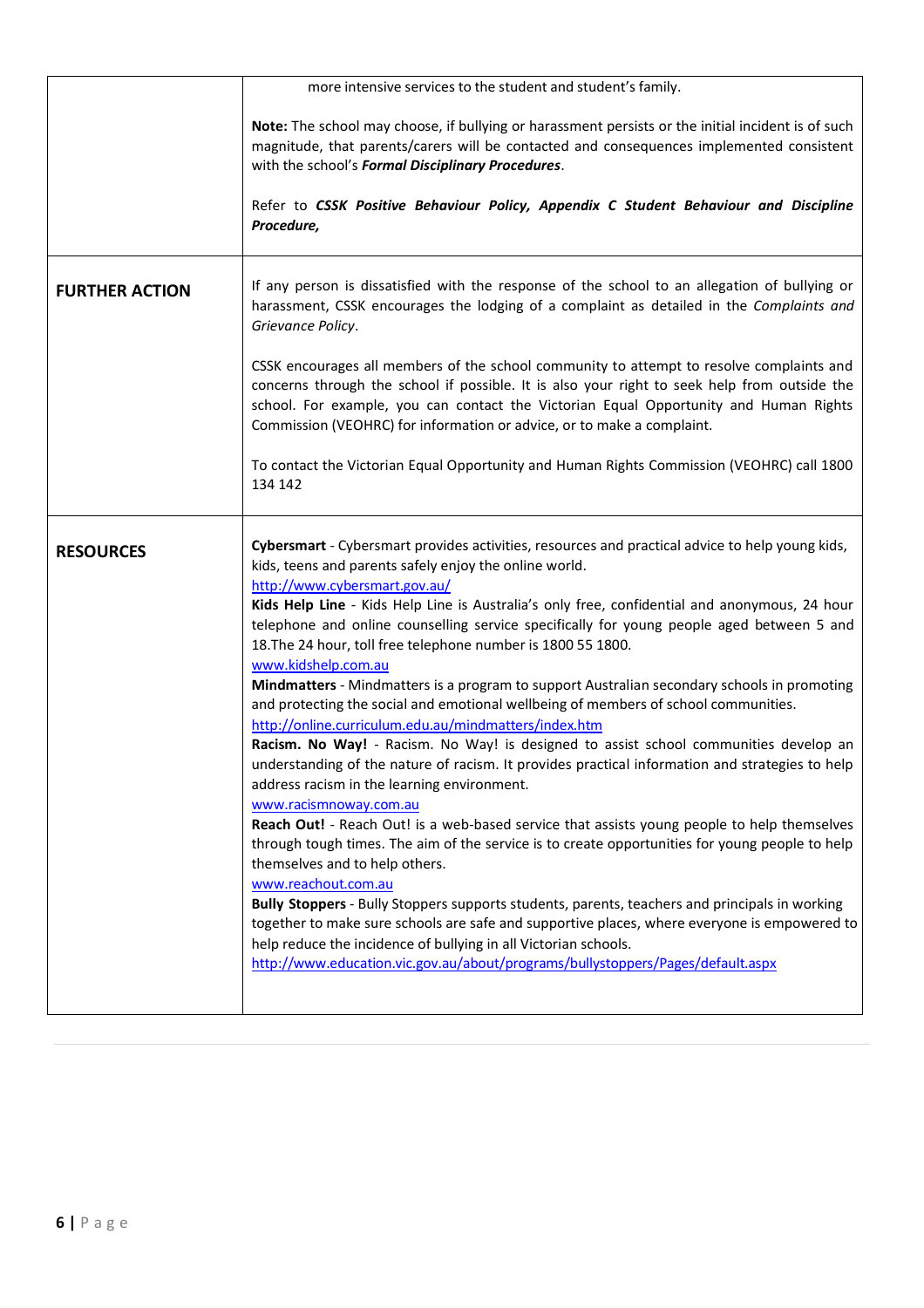Castlemaine Steiner School& Kindergarten

## **APPENDIX A SOCIAL NETWORKING & CYBER-SAFETY**

**INTRODUCTION** | Castlemaine Steiner School & Kindergarten has a firm policy on the use of electronic devices at school and clear guidelines for parents in controlling media access in the early years, but the management of media and technology at home can be a difficult issue for parents of pre-teen and adolescent children.

> In Classes 5 and 6, children will often begin to socialise more independently and want to stay in contact with one another – particularly in holiday periods. It may be a time when children are introduced to electronic messaging, social networking, email, and voice and video chat by older siblings and/or friends. This is the reality of the world we live in, and as parents we should be aware of some of the potential problems that these technologies can bring.

> In Years 7 and 8, online social networking tends to become even more central to the social dynamic of the class. Parents of Year 7 and 8 students will experience significant pressure from their child not to 'isolate them' from their social group by controlling access to digital devices. Students of this age group are also interested in having parties – often at night, and will be tempted to use digital tools to organise their social life. This comes with its own set of problems and issues.

> Some devices such as smart phones, music players, and hand-held gaming devices are particularly pose particular challenges – designed for a specific purpose – storing and accessing music, making phone calls, playing games – but these devices often have cameras and can provide easy access to The Internet via Wi-Fi etc. While many families have good filters on home computers to protect children from inappropriate content, this protection is not always carried over to other devices. Smart phones and other devices may have some filtering available but parents must ensure they actively set up and monitor these settings on each device provided to a child.

> In order to help children develop a healthy relationship to technology, it is important to establish clear guidelines, and to help them build the right habits as they move into adolescence and adulthood.

> Technology and Social Media are increasingly crucial tools in adult life, and they have many benefits. This booklet is intended to give an overview of the potential issues for children, as well as to provide some recommendations and resources to help parents deal with these issues proactively and positively.

## **Key Media & Technology Issues for Parents**

The main technology related issues of concern facing parents of pre-teen and early teenage children are:

- Physiological effects of exposure to excessive screen-time and its potential impact on sleep, mood, and general wellbeing
- Access to inappropriate and confronting content online and via media, movies, games etc. – and the capacity to send this content on to others
- Exposure to advertising material which may be difficult for children without advanced critical thinking skills to distinguish from website content
- Access to social networking sites which may allow opportunities for inappropriate relationships to form between the child and unknown adults or older children.
- Potential for harmful and abusive situations such as 'grooming' and 'sexting'
- Capacity for children to become involved with Cyber bullying either as a victim or a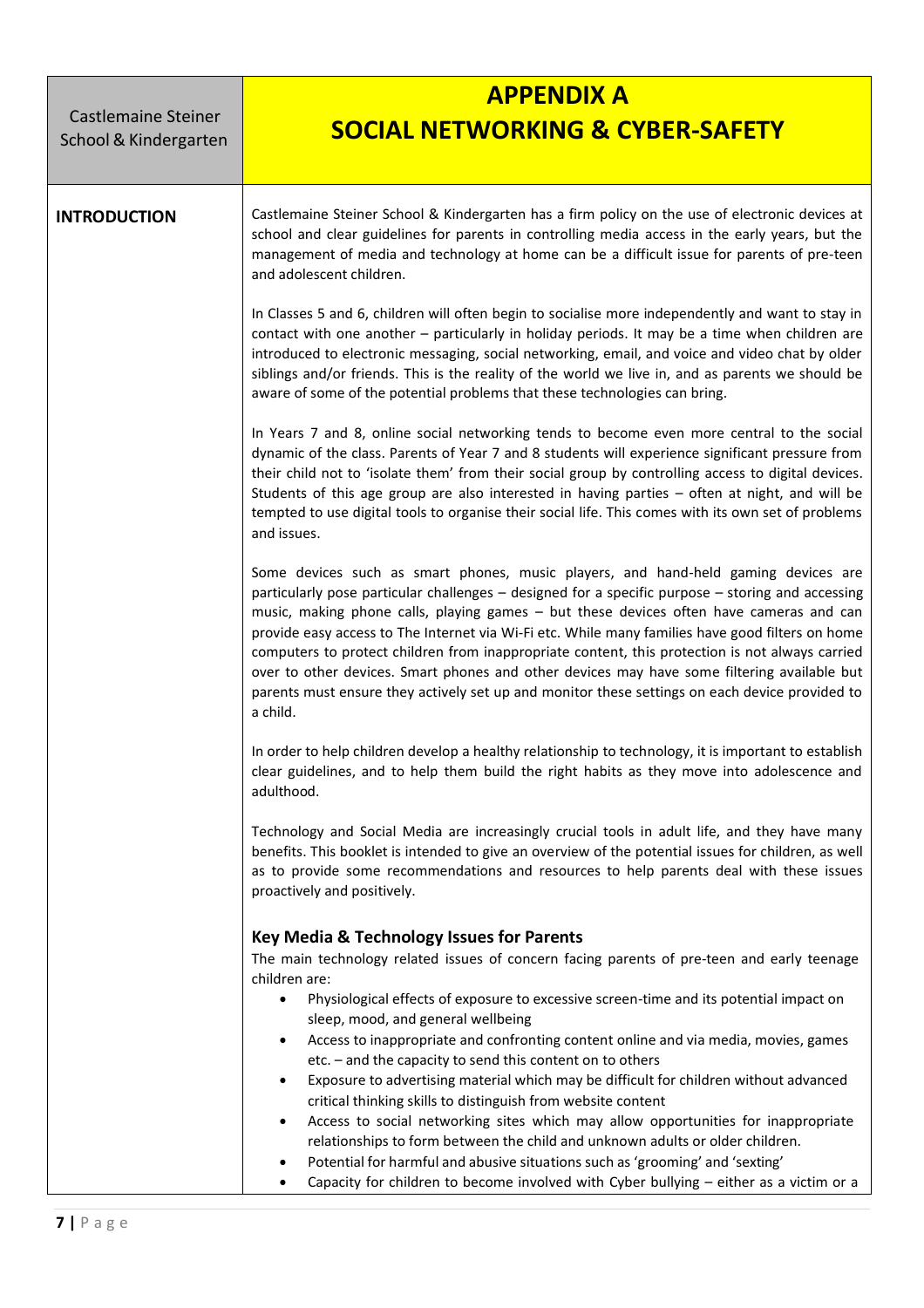| perpetrator                                                                                                                                                                                                                                                                                                                                                                                                                                                                                                                                                                                                                                          |
|------------------------------------------------------------------------------------------------------------------------------------------------------------------------------------------------------------------------------------------------------------------------------------------------------------------------------------------------------------------------------------------------------------------------------------------------------------------------------------------------------------------------------------------------------------------------------------------------------------------------------------------------------|
| <b>Inappropriate Content</b><br>The motivations for accessing inappropriate material online can be very innocent at age 11 or 12<br>but the consequences can be significant and harmful. Typing 'rude words' into a search engine<br>(in the same way that previous generations looked them up in a dictionary or an encyclopaedia),<br>can instantly bring confronting, graphic images to the unwitting child. Older students (13 or 14)<br>may also access inappropriate material with more sophisticated searching and may be tempted<br>to download copies of this content and, potentially, to share it with others.                            |
| Internet filters can deal with this issue up to a point - but they must be consistently applied to<br>all devices. Supervision of technology use is also critical and computers etc. should be located in<br>a shared or visible place in the home.                                                                                                                                                                                                                                                                                                                                                                                                  |
| Parents should also check with one another when organising visits, sleepovers etc. to establish<br>the access and supervision rules that are in place in other households.                                                                                                                                                                                                                                                                                                                                                                                                                                                                           |
| <b>Social Networking</b><br>Social Networking is an increasingly vital part of adult life. It has many benefits, and can be a<br>powerful tool for forming and maintaining connections with friends, family and others. Despite<br>their many advantages, Social Networks are not always safe places for children and it is<br>important to be aware of the potential issues.                                                                                                                                                                                                                                                                        |
| Foremost in the minds of parents and teachers when thinking about social networking, is the<br>potential risk posed by cyber-bullying. This is covered in more detail in the section on cyber-<br>bullying later in this booklet.                                                                                                                                                                                                                                                                                                                                                                                                                    |
| On many social networking sites, there are opportunities for people to misrepresent who they<br>really are. This may often be innocuous, and many online communities encourage a level of<br>anonymity. However, with this comes the potential for more sinister social manipulation of<br>often overly trusting children. In extreme cases, predators may use a false identity to 'groom' or<br>target a child.                                                                                                                                                                                                                                     |
| Even if your child does not have a bad experience of this type, such networks will connect them<br>with many 'friends' of all ages. Children may befriend older children they know of from school or<br>elsewhere and therefore be exposed to online conversations, posts and images that are not age-<br>appropriate.                                                                                                                                                                                                                                                                                                                               |
| Be aware that social networking sites, readily accessible via smart phones, can also be accessed<br>via other Internet-enabled devices such as some iPods and gaming consoles.                                                                                                                                                                                                                                                                                                                                                                                                                                                                       |
| Unfortunately, it is very difficult for parents of Class 5 and 6 children to successfully prohibit all<br>access to social networking sites. Many online services do not accept users younger than 13<br>years old - but this offers no guarantee of security, as it is very difficult for these sites to enforce<br>the age restriction. If your children do not access social networking sites from home they will be<br>very likely to do so from a friend or relative's device elsewhere.                                                                                                                                                        |
| It is therefore wise to speak with your children about social networking and lay down some<br>ground rules to help to safeguard them. In particular, talk to your child about personal<br>information and why it is vital to protect it. This sort of information can be used to identify or<br>locate where they live, where they go to school or activities in which they are involved. Actively<br>discourage them from communicating online with people they do not know and ensure they<br>come to you if they have any online encounters with which they are uncomfortable.<br><b>Social Networking Dos and Don'ts</b><br>Instruct your child: |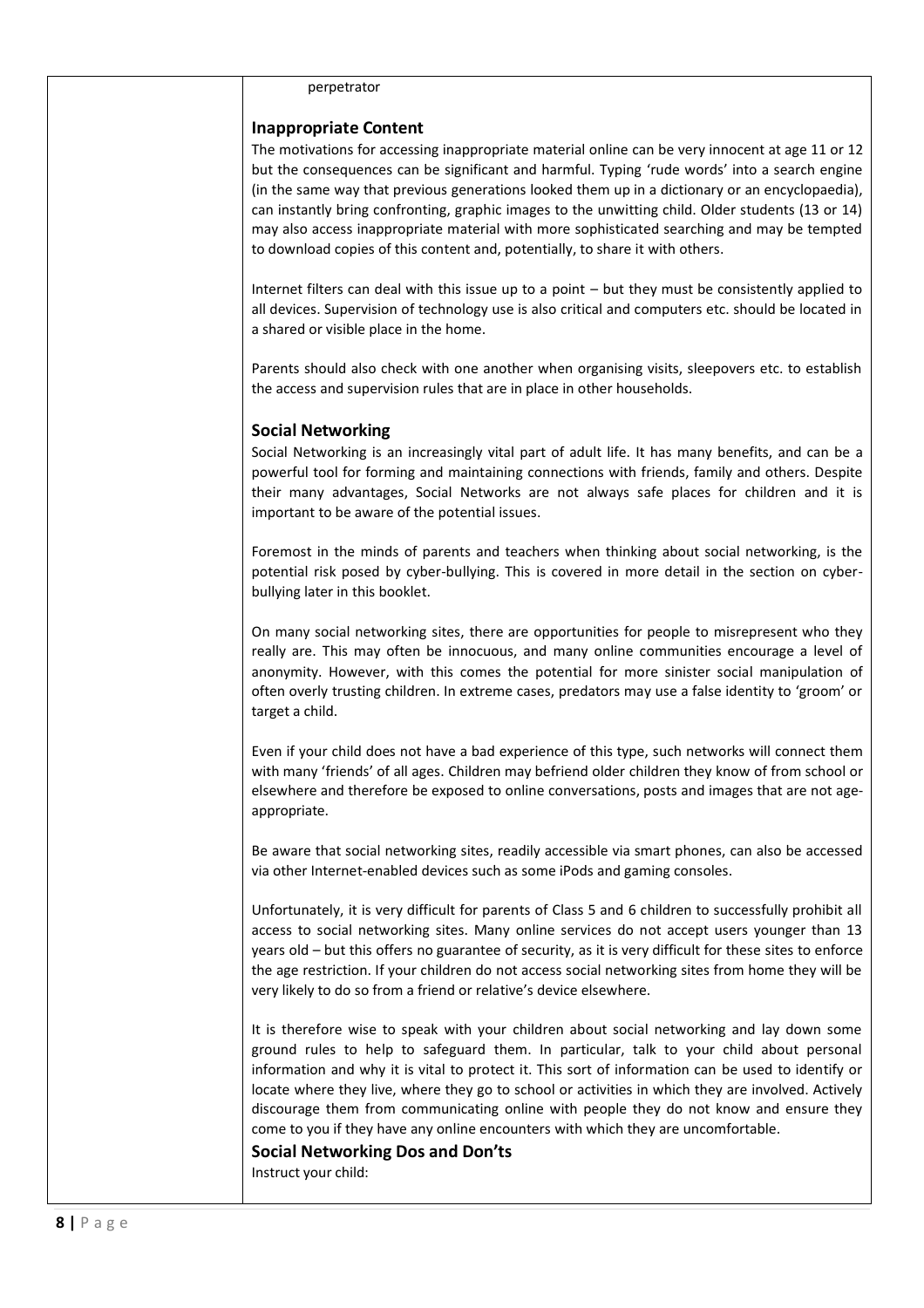| $\bullet$                        | To never give out identifying information such as their name, home address, school                                                                                                                                               |
|----------------------------------|----------------------------------------------------------------------------------------------------------------------------------------------------------------------------------------------------------------------------------|
|                                  | name, or telephone number                                                                                                                                                                                                        |
| $\bullet$                        | To never download pictures or other material from an unknown source, as there is a<br>good chance there could be sexually explicit images                                                                                        |
| $\bullet$                        | To never respond to messages or chats that are suggestive, obscene, belligerent, or                                                                                                                                              |
| $\bullet$                        | harassing<br>That whatever they are told online may or may not be true.                                                                                                                                                          |
|                                  |                                                                                                                                                                                                                                  |
|                                  | Other Issues to discuss with your child:                                                                                                                                                                                         |
| $\bullet$                        | Personal responsibility while on-line. Consider talking openly with your child about your<br>concerns.                                                                                                                           |
| $\bullet$                        | Privacy concerns on the Internet. What private information is OK to share and what is                                                                                                                                            |
|                                  | not?                                                                                                                                                                                                                             |
| $\bullet$                        | Urban legends and tales. Just because information is on the computer screen, it doesn't<br>mean it's true. Do not believe everything someone tells you via the Internet.                                                         |
| $\bullet$                        | Use of Common Sense. While we don't know the motives of everyone on the Internet,                                                                                                                                                |
|                                  | children need to keep some facts and tips in mind while on-line.                                                                                                                                                                 |
|                                  | Virus checks. Always use caution when opening files downloaded from unknown sites<br>or people.                                                                                                                                  |
|                                  |                                                                                                                                                                                                                                  |
| <b>Settings</b>                  | Check the settings on your social networking page, change it so only those you know and trust                                                                                                                                    |
|                                  | can see anything about you. Check it regularly as the settings may be changed by the Host site.                                                                                                                                  |
|                                  |                                                                                                                                                                                                                                  |
|                                  |                                                                                                                                                                                                                                  |
|                                  |                                                                                                                                                                                                                                  |
|                                  | same, which can leave you vulnerable.                                                                                                                                                                                            |
|                                  | Be aware that even though your settings may be secure, your friends' settings may not be the                                                                                                                                     |
|                                  |                                                                                                                                                                                                                                  |
|                                  | for everyone to know all this about you?                                                                                                                                                                                         |
|                                  |                                                                                                                                                                                                                                  |
| <b>Profile</b><br><b>Details</b> |                                                                                                                                                                                                                                  |
|                                  |                                                                                                                                                                                                                                  |
|                                  | private and is no longer under your control. Others may use it for any purpose they wish.                                                                                                                                        |
|                                  |                                                                                                                                                                                                                                  |
|                                  | <b>Social Networking - Parties</b>                                                                                                                                                                                               |
| $\bullet$                        | Never use Social Networking sites to send out party invitations<br>Your child may have safe settings but you do not have any control over the settings of                                                                        |
|                                  | recipients - or over how many times the invitation gets sent on                                                                                                                                                                  |
| ٠                                | Your name and address, phone number, school, child's age group etc. could become<br>public knowledge overnight                                                                                                                   |
| $\bullet$                        | Equally, if the party is in a public place this could become an open invitation to                                                                                                                                               |
|                                  | uninvited guests                                                                                                                                                                                                                 |
| $\bullet$                        | You and your child also need to be aware that predators use social networking sites to<br>single out targets for their attention                                                                                                 |
|                                  | Don't put your photo, contact details or your current school on your profile. If you need to, give                                                                                                                               |
|                                  | Review the profile you have placed on line, how much does it reveal about you. Are you happy<br>these details out to people you know and trust. What you place on The Internet is no longer<br><b>SOCIAL NETWORKING IN GAMES</b> |
|                                  | Be aware that many games include features that allow for communication with other players in<br>a variety of ways, and that these features also constitute a form of social media.                                               |
|                                  | Consider placing limits, where possible, on your child's exposure to video games and other                                                                                                                                       |

• To never arrange a face-to-face meeting with someone they meet online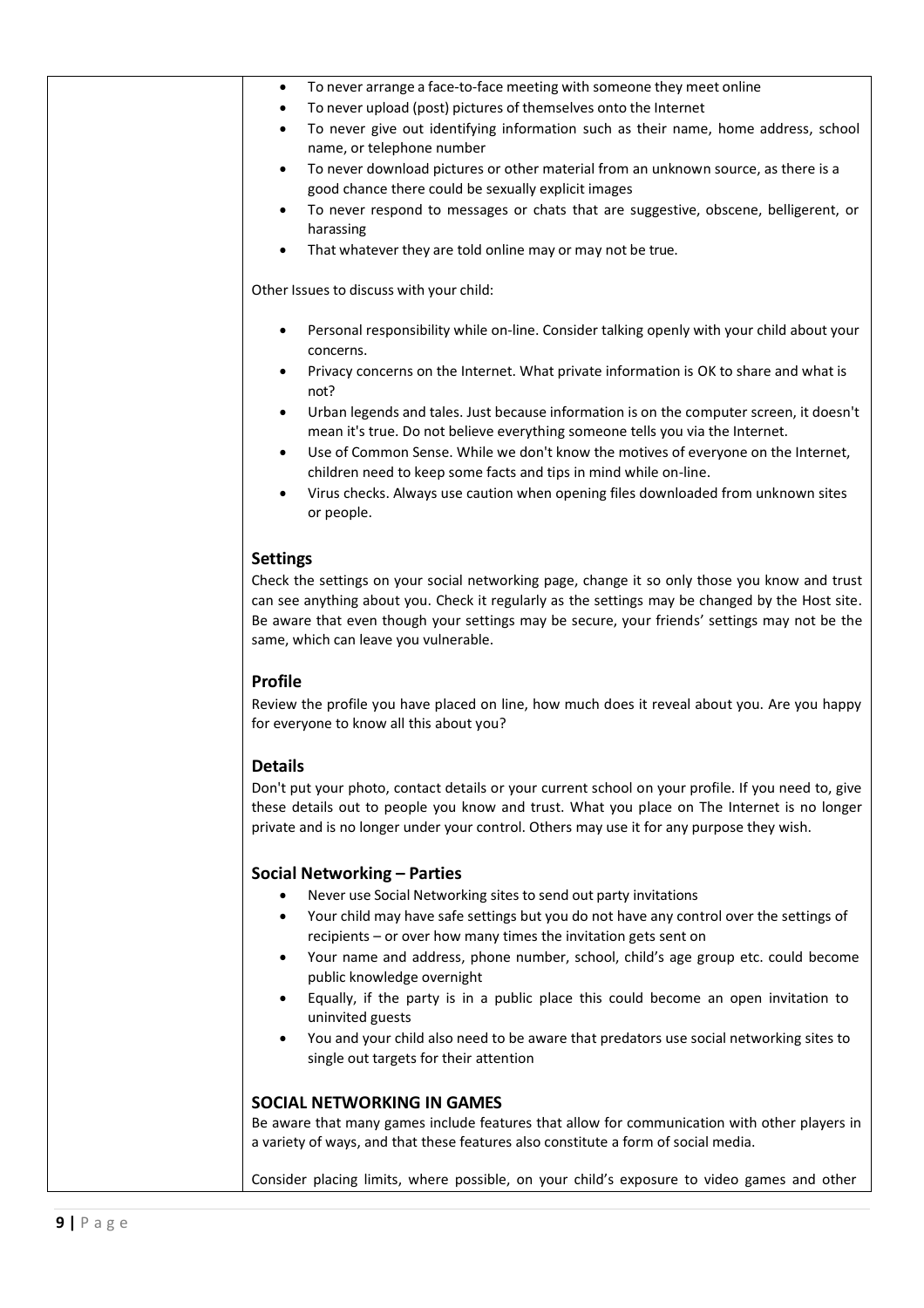|                       | interactive media. The decision about how much to allow, what games/movies/television shows                                                                                                                                                                                                                                                                                                                                                                                                                                                                                                                                                          |
|-----------------------|------------------------------------------------------------------------------------------------------------------------------------------------------------------------------------------------------------------------------------------------------------------------------------------------------------------------------------------------------------------------------------------------------------------------------------------------------------------------------------------------------------------------------------------------------------------------------------------------------------------------------------------------------|
|                       | to allow, and when to allow them can be a difficult one, and needs to be made and regularly<br>reviewed by each family, taking into consideration:                                                                                                                                                                                                                                                                                                                                                                                                                                                                                                   |
|                       | The age of your child                                                                                                                                                                                                                                                                                                                                                                                                                                                                                                                                                                                                                                |
|                       | The family's values and interests<br>The balance of time spent on homework and other obligations<br>٠                                                                                                                                                                                                                                                                                                                                                                                                                                                                                                                                                |
|                       | The balance of time spent engaging in physical activity<br>$\bullet$                                                                                                                                                                                                                                                                                                                                                                                                                                                                                                                                                                                 |
|                       | Some types of games can engender strong feelings of competitiveness and/or anger and<br>frustration, and this can often lead to harsh and abrasive language amongst players. In some<br>cases, this can lead to abusive interactions and cyber-bullying.                                                                                                                                                                                                                                                                                                                                                                                             |
|                       | Due to its transient nature, communication that occurs during gaming can be very difficult for<br>parents to monitor. Often, there is no record of messages or conversations.                                                                                                                                                                                                                                                                                                                                                                                                                                                                        |
|                       | Consider restricting your child's gaming to public areas of the house, in order that you can more<br>easily monitor their communication. It is important to prioritise your child's safety and health<br>over their entertainment while they are at a vulnerable age.                                                                                                                                                                                                                                                                                                                                                                                |
|                       | Carefully monitor your child's gaming partners.                                                                                                                                                                                                                                                                                                                                                                                                                                                                                                                                                                                                      |
|                       | Younger children should never game with strangers, or with friends of friends who they have not<br>met in person.                                                                                                                                                                                                                                                                                                                                                                                                                                                                                                                                    |
|                       | Communicate clearly with parents of other children about what boundaries you are trying to<br>maintain for your child and respect the boundaries of others. Remember that families with older<br>children may have a more open internet/media environment than you want for your younger<br>child. If this is a concern for you, discuss putting certain mutually acceptable parameters in place<br>during visits.                                                                                                                                                                                                                                   |
| <b>CYBER-BULLYING</b> | Cyber bullying or harassment and inappropriate use of communication technology can have very<br>serious consequences, even if its intent is not malicious. It is very important for children to<br>understand this, and to learn which types of behaviour are unacceptable and, in many cases,<br>illegal. Children often have the sense that the messages they send are private and will not be<br>intercepted by third parties - but of course once a message, photo or video has been sent, it can<br>be very easily forwarded, uploaded or shared with others. Once this has occurred, it can be very<br>difficult, if not impossible to remove. |
|                       | Sometimes messages are sent which are genuinely meant as a joke by the sender. Without facial<br>expressions and tone of voice to accompany them they can be seriously misconstrued by the<br>recipient. These messages can still constitute cyber bullying especially if sent repeatedly or<br>copied on to others.                                                                                                                                                                                                                                                                                                                                 |
|                       | Young people can also create serious problems for themselves via 'sexting' or sending nude or<br>otherwise inappropriate photographs of themselves to others. This usually occurs within an<br>older age group, but can happen in Years 7 and 8. This may occur within the context of a<br>boyfriend/girlfriend relationship but in the eyes of the law, any nude photographs of a minor<br>constitutes child pornography and may be dealt with extremely harshly.                                                                                                                                                                                   |
|                       | Students will be informed that if they use technology in an inappropriate fashion then they could<br>be committing a crime. Filming and passing on inappropriate material, for example, can be an<br>offence and is treated seriously by schools and the relevant authorities.                                                                                                                                                                                                                                                                                                                                                                       |
|                       | Cyber bullying can take many forms:                                                                                                                                                                                                                                                                                                                                                                                                                                                                                                                                                                                                                  |
|                       | Direct messaging - from perpetrator to victim of hurtful or threatening text messages.<br>٠                                                                                                                                                                                                                                                                                                                                                                                                                                                                                                                                                          |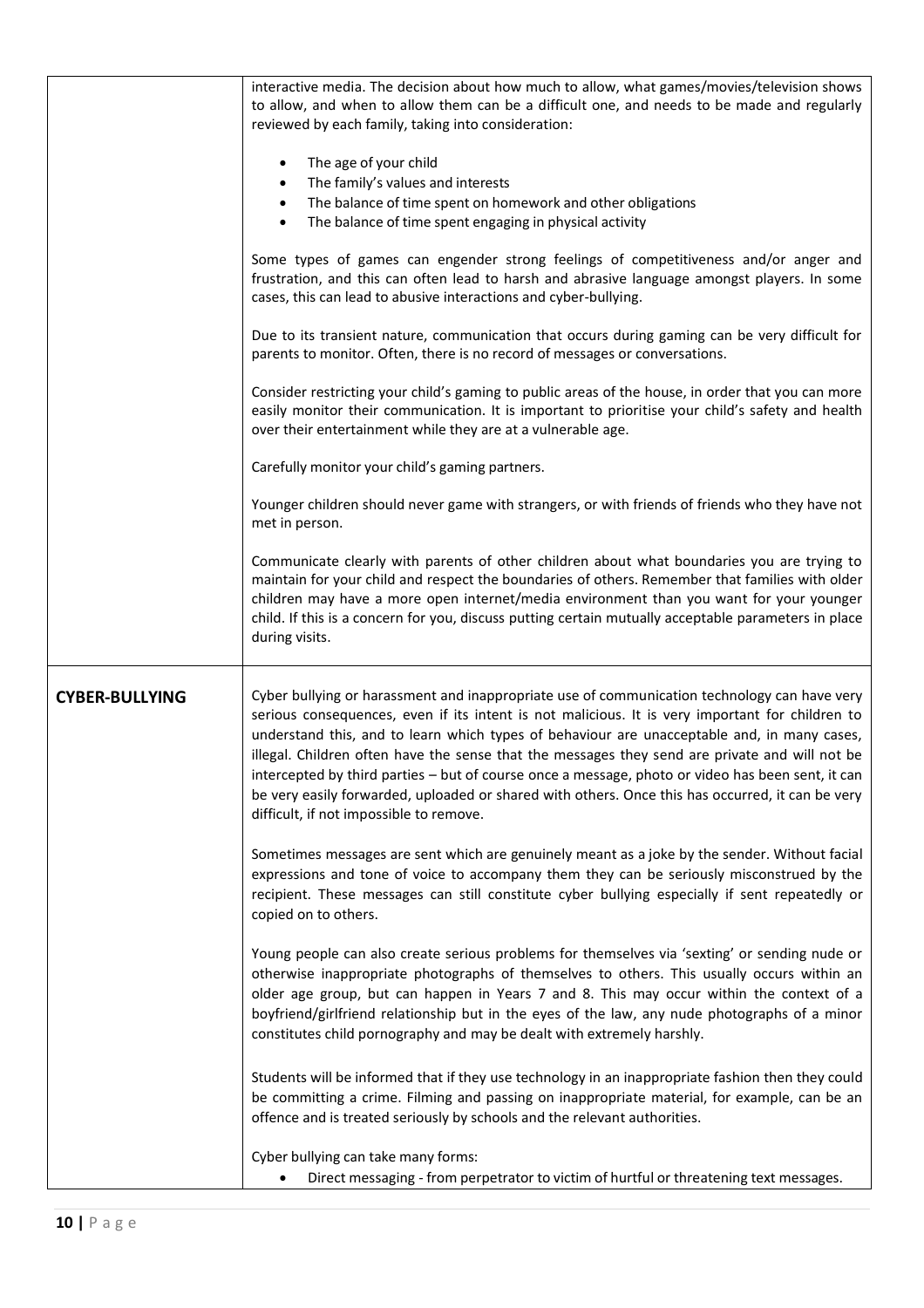| 'Text Wars' - multiple perpetrators sending numerous messages of ill will to a victim<br>$\bullet$                                                                                                                                                                                                                   |
|----------------------------------------------------------------------------------------------------------------------------------------------------------------------------------------------------------------------------------------------------------------------------------------------------------------------|
| (can also come via Twitter).                                                                                                                                                                                                                                                                                         |
| Direct forwarding - of threatening photos & videos.<br>$\bullet$                                                                                                                                                                                                                                                     |
| Stealing passwords - enabling the perpetrator to impersonate the victim and<br>$\bullet$<br>communicate inappropriately with others on their behalf.                                                                                                                                                                 |
| Blogging - publicly humiliating others via a weblog.<br>$\bullet$                                                                                                                                                                                                                                                    |
| Websites - purposely creating websites to humiliate or threaten the victim.<br>٠                                                                                                                                                                                                                                     |
| Sending pictures - sending humiliating or degrading photographs of a victim to multiple<br>$\bullet$<br>recipients.                                                                                                                                                                                                  |
| Internet polling - perpetrator sets up and runs a poll on the an internet site with<br>$\bullet$<br>questions designed to humiliate/embarrass the victim.                                                                                                                                                            |
| Bullying during online gaming - perpetrators isolate, harass or otherwise target the<br>$\bullet$<br>victim within the gaming context.                                                                                                                                                                               |
| Malicious Code - direct attempt to damage the victim's computer by forwarding<br>$\bullet$<br>viruses.                                                                                                                                                                                                               |
| Malicious Subscribing - perpetrator subscribes on behalf of victim to email marketers,<br>$\bullet$<br>sex sites etc.                                                                                                                                                                                                |
| Impersonation - perpetrator while impersonating the victim sends a message to third<br>$\bullet$<br>parties inviting retaliation. Can be extremely dangerous if the victim's actual contact<br>details are given.                                                                                                    |
| 'Notify Wars' - perpetrator goads victim into contravening the rules of a website to<br>$\bullet$<br>cause their account to be frozen.                                                                                                                                                                               |
| Prank Calls - very easy to make when you are carrying a mobile around with you all the<br>$\bullet$<br>time.                                                                                                                                                                                                         |
| False Facebook accounts - perpetrator impersonating victim sets up a Facebook<br>$\bullet$                                                                                                                                                                                                                           |
| account on their behalf often including malicious or embarrassing content.                                                                                                                                                                                                                                           |
| Outing - Perpetrator publicly displays information about the victim designed to cause<br>٠<br>humiliation or embarrassment.                                                                                                                                                                                          |
| 'Flame Wars' - heated and or threatening arguments in an online message board or<br>$\bullet$<br>other forum. It is important that, as parents, we understand the potential hazards of<br>cyber-bullying so that we can help to ensure that we protect our children from<br>becoming either victims or perpetrators. |
| <b>Advice for students and parents</b>                                                                                                                                                                                                                                                                               |
| Cyber bullying can have traumatic effects on students and it can occur in or out of school time.<br>Students who are targeted in this way often feel powerless and isolated. Listed below are some<br>strategies to help protect students from cyber bullying.                                                       |
| <b>Strategies for students</b>                                                                                                                                                                                                                                                                                       |
| Talk to a parent, friend, teacher or class guardian about the cyber bullying.                                                                                                                                                                                                                                        |
| Keep and save as evidence any bullying emails, text messages or images.                                                                                                                                                                                                                                              |
| Do not reply to bullying or threatening text messages or emails - do not engage in any<br>٠                                                                                                                                                                                                                          |
| communication with the sender(s) as this could make matters worse.                                                                                                                                                                                                                                                   |
| Do not give out your personal details online - if you are in a chatroom, watch what you<br>$\bullet$                                                                                                                                                                                                                 |
| say about where you live, the school you go to, your email address etc.                                                                                                                                                                                                                                              |
| Remember the tone and meaning of written messages can be misinterpreted.<br>٠                                                                                                                                                                                                                                        |
| Check that your messages are clear and respectful.<br>٠                                                                                                                                                                                                                                                              |
| Use blocking software to block messages from certain senders or use mail filters to<br>٠                                                                                                                                                                                                                             |
| block emails from specific email addresses.                                                                                                                                                                                                                                                                          |
| Remember that sending/forwarding abusive or threatening messages is inappropriate<br>٠<br>and could be deemed unlawful under State and/or Federal legislation depending on the<br>circumstances.                                                                                                                     |
|                                                                                                                                                                                                                                                                                                                      |